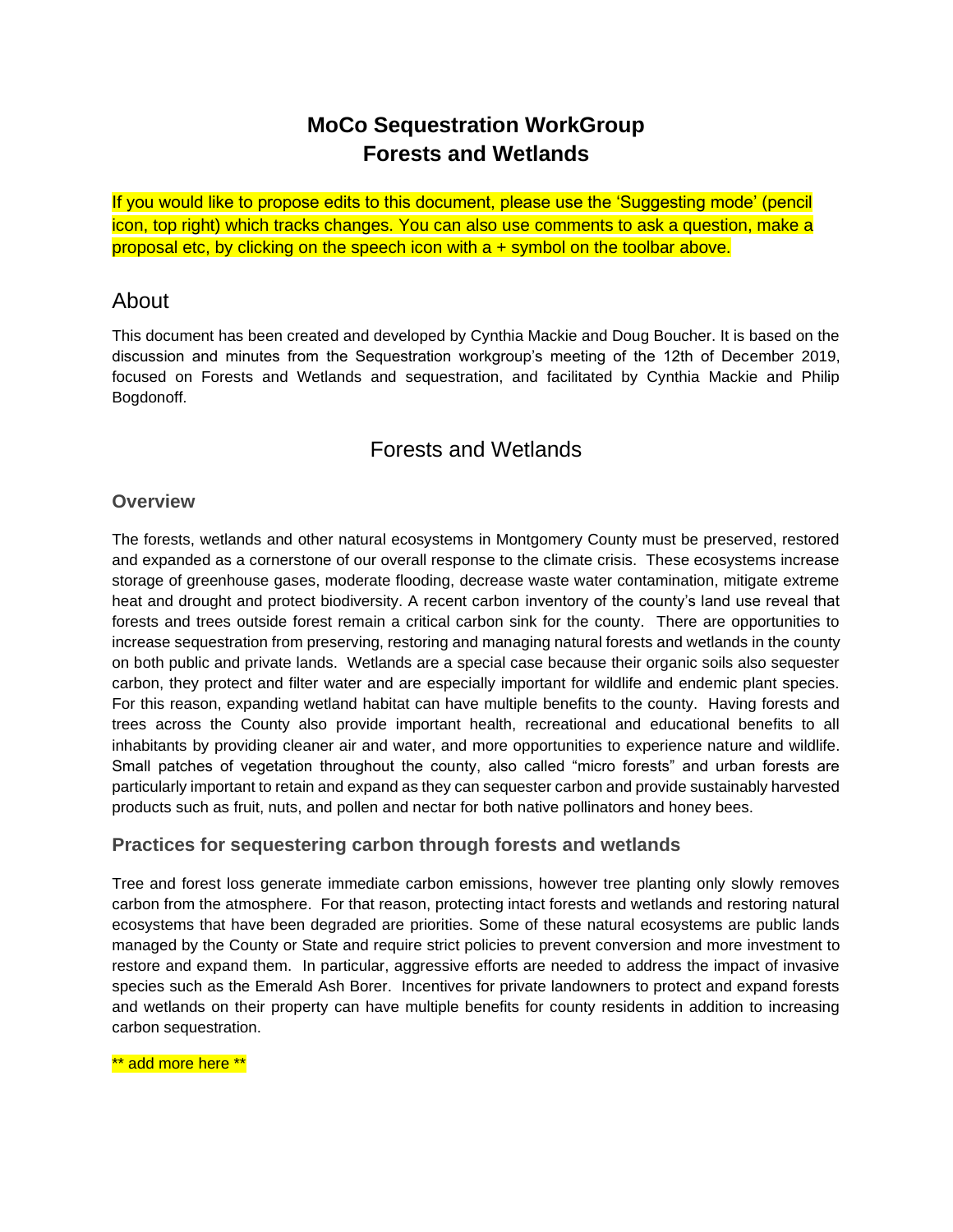Assisted natural regeneration in both terrestrial and wetland ecosystems should also be prioritized, particularly in the critical watersheds. A recent comprehensive study by the Maryland Chapter of the Sierra Club concludes that for key watersheds such as Seneca Creek, forests are the first line of defense in the multiple barrier approach to drinking water protection and provide a foundation for watershed protection. Canopy cover has declined in Watts Branch, Muddy Branch, and Seneca Creek during their study period (2009-2014), and this decline is associated with a decline in stream biological condition over the same general time period. Increased forest and canopy cover would reverse this negative trend and would help to reduce sediment loadings to the Mid Potomac. Costs of increased forest and canopy cover in the case study watersheds are estimated to range from \$33,000 per acre for streamside forest buffers where the land is already publicly-owned, to \$150,000 per acre for retention of existing forests (including land purchase costs). Co-benefits will increase returns for an investment in increasing canopy cover significantly.

### **The potential contribution of forests and wetlands to sequestering carbon in MoCo**

In the period 2011-2016, Montgomery County was nearly 40% "settlement" (developed lands of various intensity) approximately 33% forest, 17% grassland (includes hay/pasture, scrub and lawns), 8% cropland and 2% wetland. The total amount of carbon stored in Montgomery County's forests and trees is approximately 11.3 million metric tons (or around 41 million tCO<sub>2</sub>) as of the latest period of analysis (2011-2016). Around 8.2 million tons of carbon (over 30 million tCO<sub>2</sub>) are in forests, and trees outside forests account for around 3.1 million metric tons of carbon (~11 million tCO2). The amount of carbon stored in all 3 classifications increased between inventory periods.

As noted above, protecting existing forest ecosystems is the most cost effective way to ensure continued sequestration, with restoration of degraded forest patches and riparian areas and expanding both forests and wetlands are crucial secondary strategies. Increasing forests to 40% of the county, and doubling the wetlands to 4% would increase carbon sequestration and improve the overall ecological benefits from natural ecosystems to County inhabitants. Combined with an aggressive tree planting campaign in targeted areas outside forests some estimates are that the overall tree canopy across the county could be increased from 50% to 96% theoretically, although a 25% increase to 75% would be more likely in the 2035 timeframe. The exact carbon sequestration benefits of these actions would need to be modeled and presented in different scenarios.

### **The institutional limitations and opportunities for realizing this potential contribution**

- **Montgomery County Parks Department:** The existing infrastructure and management of most public areas that have forest and wetlands is through the Montgomery County Parks Department, which oversees 422 parks on 36,991 acres, including golf courses, campgrounds, historical sites as well as natural ecosystems. There are a few state and federal lands abutting these county assets, such as part of the C&O Canal park. Some of the challenges are accommodating many conflicting needs for open space, recreational needs and anticipating threats to existing intact forests and wetlands. For example the decimation of ash trees from the invasive insect the emerald ash borer in addition to recent infestations of oak trees makes maintaining intact forests more difficult and costly. In addition, some wetland areas are managed by the WSCC which tends to favor hardscape solutions to managing water rather than green infrastructure such as tree planting and expanding wetlands.
- **MNCPPC:** The MNCPPC also plays a crucial role in the Planning Department and oversees a swathe of programs related to forests, trees, water and wetlands mostly targeting private land. For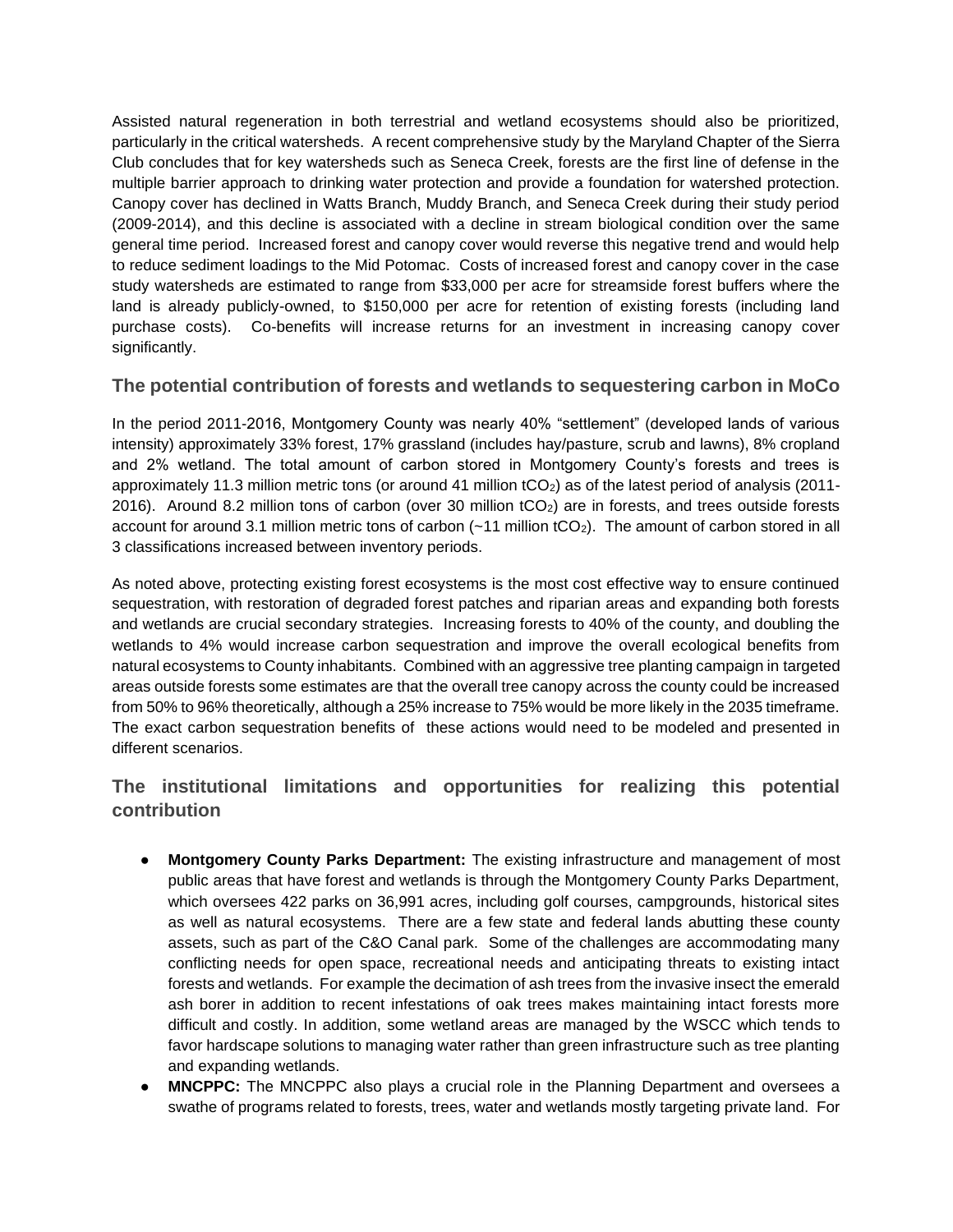example, the Forest Conservation Bank program protects large areas of forest, which are used to meet developer forest mitigation requirements in an offsite location. The Montgomery County Planning Department administers this program by approving bank locations and monitoring transactions between developers and bank owners. Banks may be created by planting a new forest or by protecting an area where forest is already established. Once a bank is established, the forest is protected permanently.

There are opportunities to increase strategic planning across the myriad of these programs with a distinct carbon sequestration focus. New targets are necessary with an eye on envisioning the County in 50 years and the transformational changes needed to start reaching that vision in the next 15 years. Trees are slow growing so we must front load efforts to expand forests and wetlands and increase their overall health and functionality. This should involve direct participation of the public and private sector and an aggressive education effort. In addition, a mechanism to assess the carbon impact of every land use planning decision needs to be adopted.

● **Competing pressures on land-use:** There will be pressures to shrink rather than expand forests and wetlands, and the County Council may need to adopt additional measures to ensure the protection of our county's natural assets. Some of the financial benefits of conservation may need to be assessed in a more quantitative way, including carbon sequestration, wastewater management, clear air and the positive health effects of forests.

**Potential scenarios for increasing MoCo's level of sequestration through forests and wetlands**

The recommendations of the sequestration workgroup outlined below emphasize phases of action…...

Further research and investigation is needed into x, y and z. See [Questions for Further Research](#page-12-0) below.

**Synergizing and prioritizing across agricultural soils, forests, wetlands and other landscapes**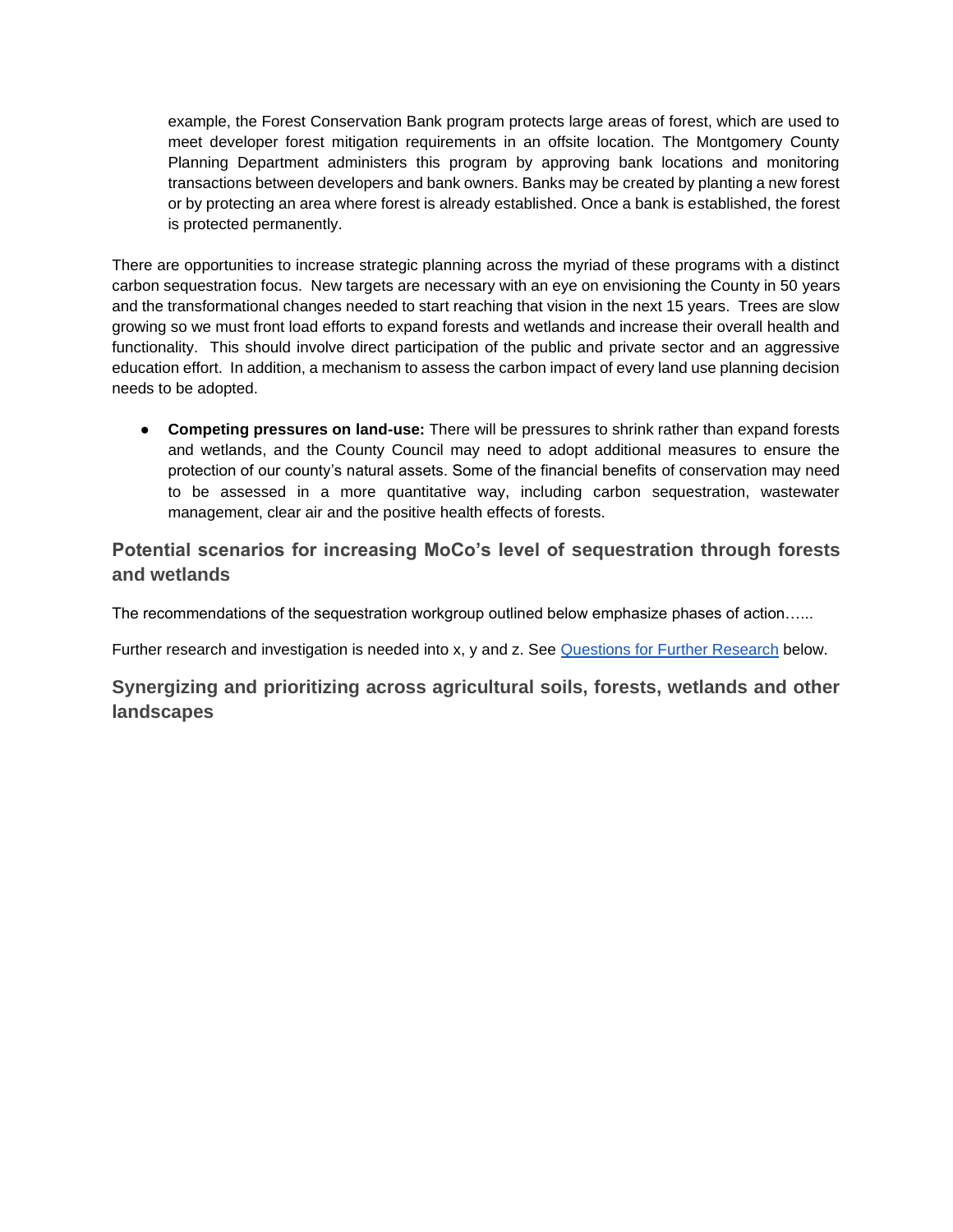# A vision, goal, and objectives for sequestering carbon through forests and wetlands

### **Vision**

### **Goal and Objectives**

This is a Climate Emergency. Ambitious efforts to sequester carbon are not a 'nice to have' but a critical component in efforts to restore a safe, livable climate. The nature-based sequestration systems that are available in MoCo have technical limits in terms of just how much carbon can be sequestered over time in each system, and how long/ deeply it can be sequestered.

It is important to evaluate the potential and limits over time, in terms of metric tons of CO2e. But it is also important to build a sequestration action plan around a deeper understanding of carbon cycles (fundamental cycle of life), and of the range of additional benefits that a well-managed carbon cycling system provides. An expansive focus on sequestration is fairly new in climate action planning; as yet, approaches and methods for measuring and evaluating these actions to inform and inspire policy-makers, investors, taxpayers, key actors in the system etc, are nascent. However, it is possible to construct an understanding of the multiple values that investments in nature-based sequestration systems can bring, through the identification of co-benefits.

The MoCo sequestration plan should be developed with a goal and a set of linked objectives, as follows:

- Goal for sequestration (such as targeting an increase to 37 forest cover by 2027 and 45% by 2035)
- Objective for co-benefit 1 Other emissions reductions (e.g. net avoided emissions due to organic waste management at X% to provide on-farm compost)
- Objective for co-benefit 2 Adaptation/ ecological resilience gains (e.g. reduced flooding/ improved water management due to improved soils)
- Objective for co-benefit 3 Social equity/ resilience gains (e.g. increased local and nutritious food)
- Objective for co-benefit 4 Well-being and prosperity gains (e.g. market system and good jobs created around organic waste management)

A potential goal for the Forests and Wetlands focus could be something like…...an increase to 37 forest cover by 2027 and 45% by 2035

The objectives for co-benefits then add additional rationale for investments that achieve this.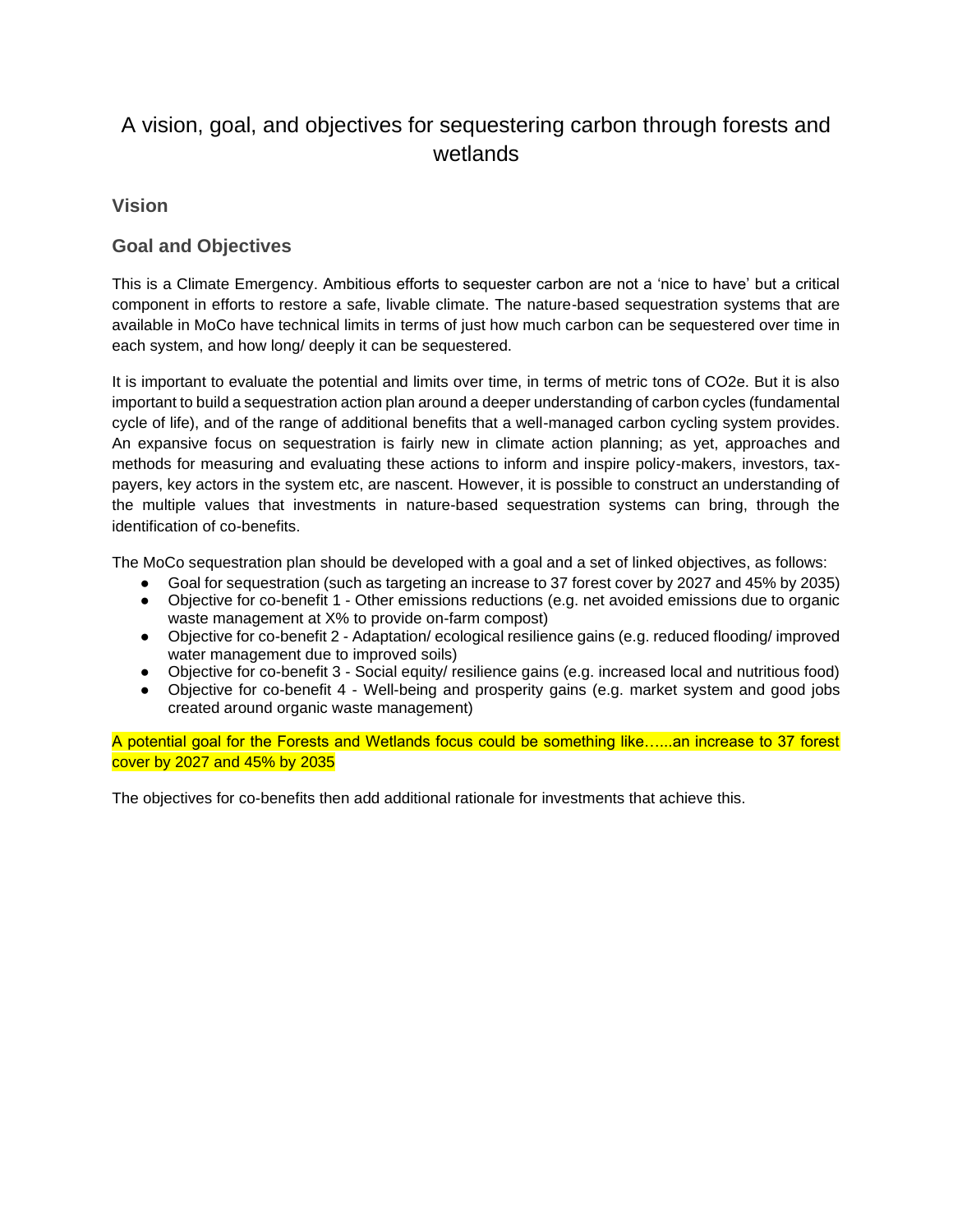## Decision-making considerations for MoCo

### **Criteria for decision-making**

There will be important co-benefits of certain actions (some are reflected in the vision and objectives), which should be explicitly recognized and estimated. This will help decision-makers to make the case for those actions where the sequestration value alone is not considered sufficient. There are also potential trade-offs between different actions, as discussed below.

Therefore, the sequestration workgroup proposes that a set of decision-making criteria are developed to ensure that co-benefits and trade-offs are well considered when policies and programs are being developed. These criteria should reflect the principles and values discussed below, and could be applied through a form of check-list that is required for all future policy and legislative decisions.

#### **Trade-offs - and cross-cutting opportunities**

It is not possible in advance to list out all the potential trade-offs that could occur as policies and legislation are further developed to support the Climate Action Plan, and other MoCo priorities. However, it is important to make the existence of trade-offs explicit, and to establish ways in which these could be managed e.g. by applying a set of principles like those below. Some of the trade-offs involving forests and other land uses (and debates concerning them) have already been explored in the Agriculture section of this report, above.

### **Co-benefits**

Conversely, some potential trade-offs, such as having to make choices about whether to spend money on x or y, could, if appreciated from the perspective of being part of a system (see next section), represent important cross-cutting opportunities and co-benefits. One example would be the imperative to move to zero waste, which includes a commitment to scaling composting of organic waste, and the imperative to generate organic fertilizer at a scale and quality that farmers can use to support sequestration through soils.

There are important co-benefits to be found along all aspects of nature-based sequestration solutions. For example, more trees are needed in agricultural landscapes, and the integration of fruit and nut trees can create benefits such as food and income diversity.

One very important adaptation co-benefit of forests and wetlands comes from the fact that the largest area of land that could feasibly be reforested is upstream of the area where most of the county's residents live. Our watersheds in Montgomery County predominantly have flows from the north and west to the south and east, from the Agricultural Reserve down into the suburban and urban areas where most of the county's population resides. For this reason, reforestation would provide large benefits in terms of reducing extremes of streamflow, lowering the probability and severity of flooding, reducing erosion and sediment loads, and reducing the hazards and dangers to life associated with excess runoff.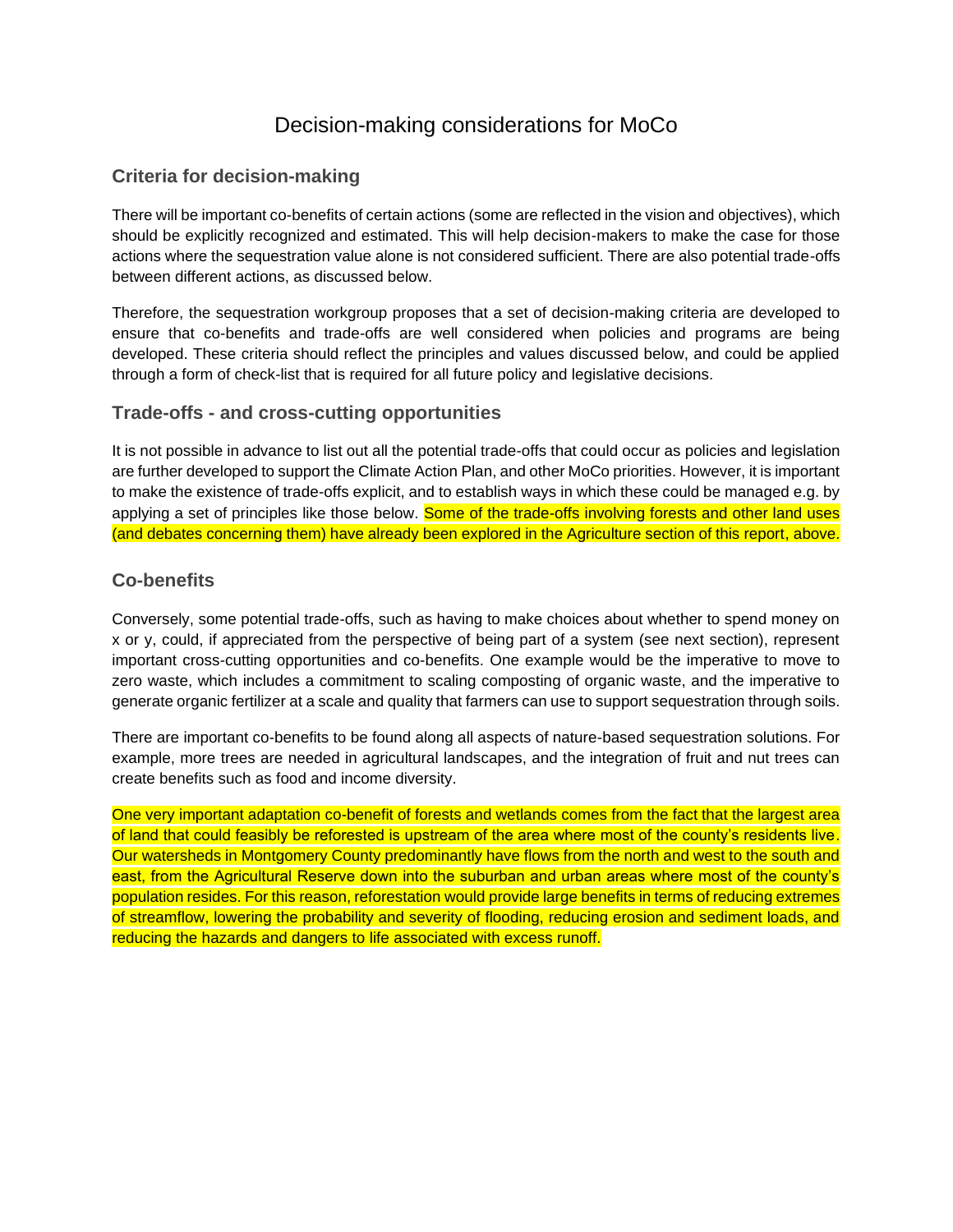### **Principles and Values**

- **Foster systems thinking and adaptive management:** Actively identify and evaluate the social, ecological and economic co-benefits and potential trade-offs of policy and legislative decisions, and how these will impact the County's emissions, sequestration and adaptation targets. Design programs and partnership to ensure a high level of interaction and learning among key actors stimulating adaptive management capacities through incentivizing innovation, rapid feedback loops, taking small bets etc.
- **Apply systems analysis to design plans and programs:** Identify the "levers" or the approaches to changing underlying drivers of change in the system, such as legislation and regulations, tax mandates and incentives, programmatic services, market forces, voluntary actions, etc. The levers of change need to target the drivers, e.g. what motivates people to take action, what factors cause emissions increases, in order to dramatically change the system's performance. Climate Plan strategies need to selected based upon criteria designed to take into consideration such factors such as cost efficiency, emissions reduction potential, degree of county control, speed at which impact can be achieved, and other relevant factors that relate to deep and sustained systems change.
- **Promote social equity, climate and restorative justice**: Prioritise benefits and opportunities for disadvantaged groups, address systemic and historical discriminations, and protect the right of future generations to a safe and secure climate.
- **Protect and enhance biodiversity and ecological resilience**: Value each nature-based sequestration system for its wider role in enabling critical ecosystems to recover, and to maintain the redundancy and diversity that supports ecosystem resilience over time.
- **Do not count sequestration as a way of off-setting lack of progress on emissions reductions:** Efforts to sequester carbon should not be used to off-set limited progress on the County's emissions reduction targets. They should be valued as an independent contribution to negative emissions and enhanced biodiversity, ecological and social resilience.
- **Base decisions on resilience/ adaptation principles:** Resilience/ adaptation practice has shown the importance of certain [principles](https://www.stockholmresilience.org/research/research-news/2015-04-08-seven-principles-for-building-resilience.html) that need to be considered in policy-making and business contexts for enhanced resilience. These include the principles of promoting flexibility and learning, maintaining diversity and redundancy, and expanding participation

Are there any considerations/ examples specific to Forests and Wetlands to include here?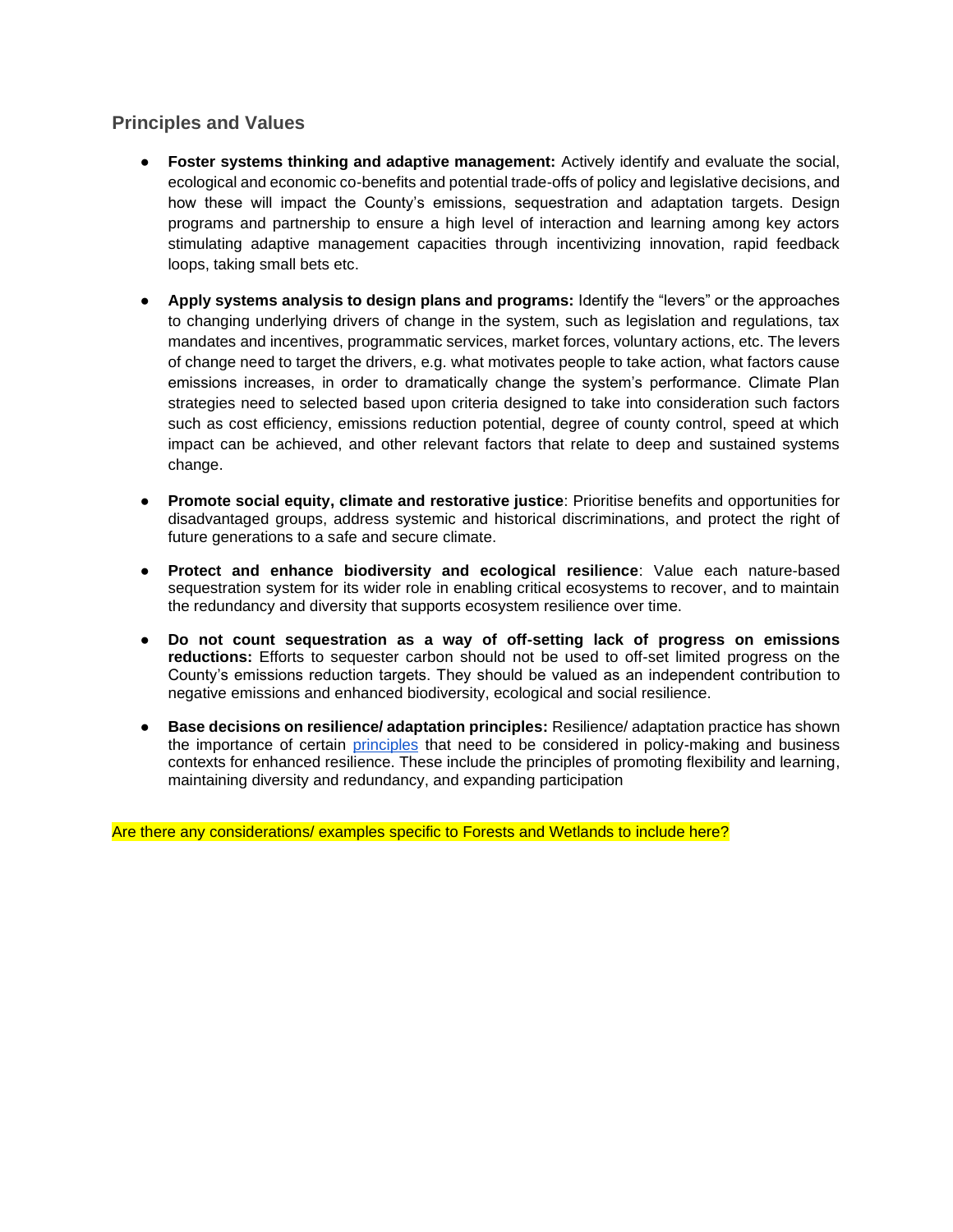## Recommendations for sequestration through forests and wetlands

### **Quick wins, small bets and no regrets actions for 2020**

These are actions that can and should be taken now by MoCo, even while the Climate Action Plan is being finalized. They are actions that fit with on-going policies and programs and/or can be justified in light of the County's Climate Emergency Mobilization Resolution and will likely generate a range of cobenefits and no 'bads'.

| <b>Overarching Recommendation</b>                                                                                              | <b>Specific Recommendations</b>                                                                                                                                                                                                                          | <b>Comments</b>                                                                                                                                                                                                                                                                                                                                                                                                                                                                                                                                                         |
|--------------------------------------------------------------------------------------------------------------------------------|----------------------------------------------------------------------------------------------------------------------------------------------------------------------------------------------------------------------------------------------------------|-------------------------------------------------------------------------------------------------------------------------------------------------------------------------------------------------------------------------------------------------------------------------------------------------------------------------------------------------------------------------------------------------------------------------------------------------------------------------------------------------------------------------------------------------------------------------|
| Adopt a goal of increasing the<br>county's forest area to 37% in<br>2027 and 45% in 2035<br>(compared to 34% in 2001-<br>2016) | Adoption of a specific numerical<br>goal by the County Government<br>is important as a guideline and<br>commitment, showing our<br>recognition of the need to<br>accelerate the recovery of our<br>natural ecosystems in light of the<br>climate crisis. | According to the WRI GHG<br>Inventory and other GIS-based<br>data sources, the county's forest<br>area has just remained stable<br>over the past two decades.<br>Losses of forest to development<br>have totally offset the<br>contribution from natural<br>regeneration and tree planting<br>combined. This is not acceptable<br>given the climate emergency<br>that the County has declared,<br>particularly in light of the fact<br>that reforestation is the natural<br>climate solution with the greatest<br>potential (Fargione et al. 2018,<br>Science Advances) |
| Establish a policy for the county<br>of no further loss of wetlands.                                                           | This policy should not be a no-<br>net-loss policy, which is weaker,<br>but rather a commitment to<br>preserving all the (limited area<br>of) wetlands that remain in the<br>county.                                                                     | No-net-loss of wetlands, the<br>U.S. national policy since the<br>G.H.W. Bush administration, is<br>inadequate, since it allows<br>created wetlands to substitute<br>for natural ones that are<br>destroyed. Interventions that<br>impact wetlands should be<br>limited to those needed to<br>control infestations of invasive<br>species such as purple<br>loosestrife and Phragmites.                                                                                                                                                                                 |
|                                                                                                                                |                                                                                                                                                                                                                                                          |                                                                                                                                                                                                                                                                                                                                                                                                                                                                                                                                                                         |
|                                                                                                                                |                                                                                                                                                                                                                                                          |                                                                                                                                                                                                                                                                                                                                                                                                                                                                                                                                                                         |
|                                                                                                                                |                                                                                                                                                                                                                                                          |                                                                                                                                                                                                                                                                                                                                                                                                                                                                                                                                                                         |
|                                                                                                                                |                                                                                                                                                                                                                                                          |                                                                                                                                                                                                                                                                                                                                                                                                                                                                                                                                                                         |
|                                                                                                                                |                                                                                                                                                                                                                                                          |                                                                                                                                                                                                                                                                                                                                                                                                                                                                                                                                                                         |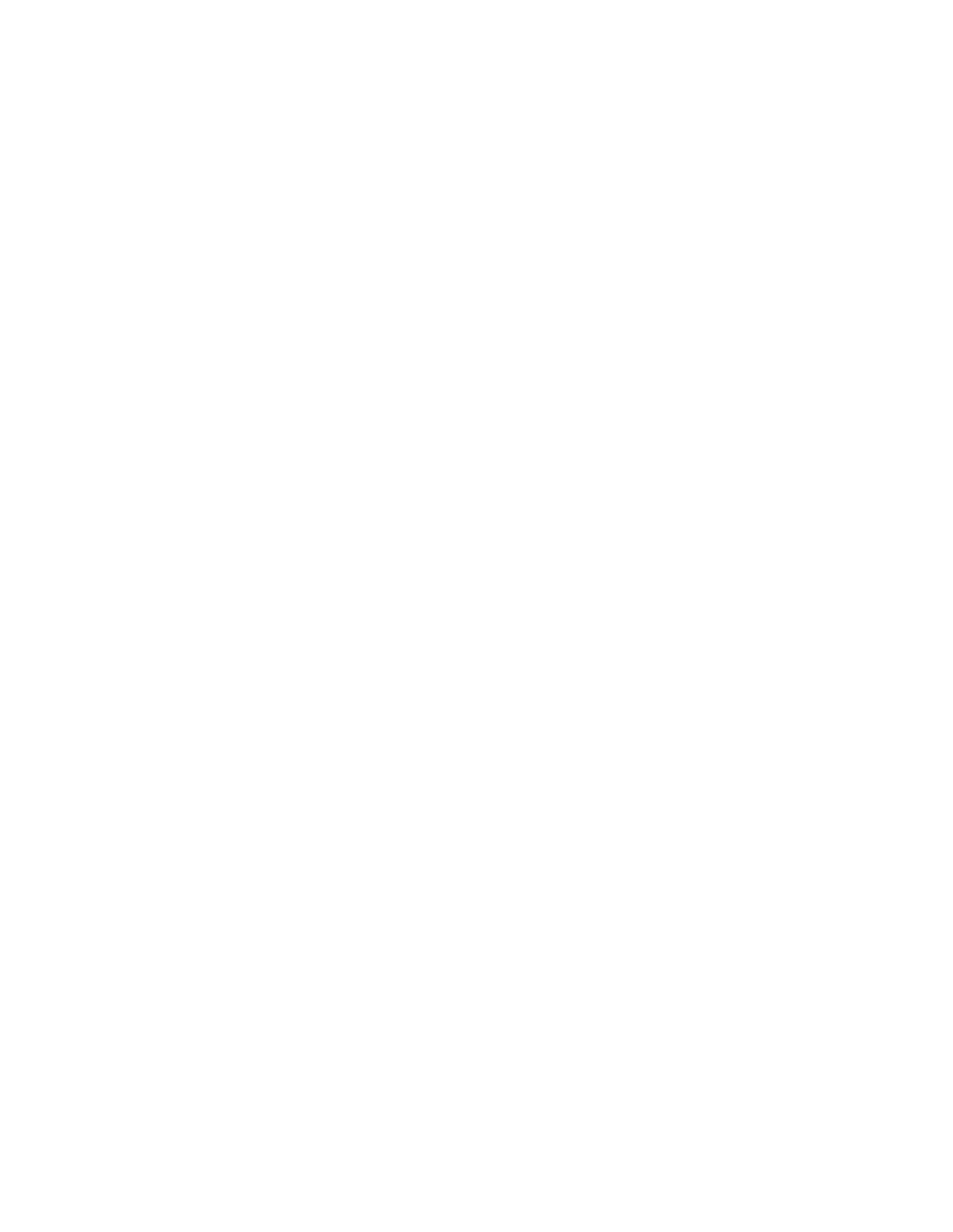## **Scaling-out 2021-27**

| <b>Overarching Recommendation</b>                                                                                                                                                                                                                                  | <b>Specific Recommendations</b>                                                                                                                                                                                                                                                                                                                                                                                            | <b>Comments</b>                                                                                                                                                                                                                                                                                                                                                                                   |
|--------------------------------------------------------------------------------------------------------------------------------------------------------------------------------------------------------------------------------------------------------------------|----------------------------------------------------------------------------------------------------------------------------------------------------------------------------------------------------------------------------------------------------------------------------------------------------------------------------------------------------------------------------------------------------------------------------|---------------------------------------------------------------------------------------------------------------------------------------------------------------------------------------------------------------------------------------------------------------------------------------------------------------------------------------------------------------------------------------------------|
| Reforest, through both tree-<br>planting (where necessary) and<br>natural regeneration (where<br>possible), large blocks of forest<br>on County-owned land using<br>native tree species.                                                                           | Areas prioritized for reforestation<br>should include:<br>those in county parks<br>$\bullet$<br>that are currently leased<br>for cropping (especially<br>those with high-<br>emissions cropping<br>systems such as annual<br>row crops -- e.g. corn,<br>soy and wheat) and<br>those that are mowed<br>simply for visual<br>purposes.<br>Sports fields and other high-<br>density recreational areas<br>should be excluded. | Reforesting open lands already<br>in public ownership is a<br>straightforward step that the<br>county can take, with triple<br>benefits: increased<br>sequestration from forests,<br>reduced emissions from high-<br>emissions cropland, and<br>providing a visible example to<br>the public of the County's<br>commitment to changing land<br>use towards a more climate-<br>friendly landscape. |
| Amend the county's Forest<br>Conservation Act (FCA) which<br>requires developers to either<br>preserve forest or pay to protect<br>or establish substitute forests<br>elsewhere, so as to strengthen<br>the incentives for both<br>preservation and reforestation. | Currently the FCA requires<br>either protection of substitute<br>forests on a 2 acres for 1 acre<br>lost basis, or reforestation on a 1<br>for 1 basis. These should be<br>increased to 4 to 1 for protection<br>and 2 to 1 for reforestation.                                                                                                                                                                             | The current FCA has mostly<br>served only to maintain a<br>constant forest cover (about<br>34%), with losses to<br>development offsetting the gains<br>from tree-planting and natural<br>regeneration. The FCA's<br>approach needs to change from<br>simply offsetting losses, to<br>increasing the amount of forest<br>on private land.                                                          |
| Provide substantial tax benefits<br>for reforestation by private<br>landowners, with increasing per-<br>acre rates over time as forests<br>grow up and increase their<br>carbon stock, and as land values<br>for other uses in the county<br>increase.             | The tax benefits could probably<br>be provided most efficiently<br>through the local property tax,<br>but other options should be<br>explored as well. The value of<br>the benefit and its rate of<br>increase need to be high enough<br>to incentivize both the<br>preservation of currently existing<br>forests, and a substantial<br>amount of reforestation.                                                           | Tax benefits for reforestation are<br>complementary to the FCA, and<br>have the advantage of de-linking<br>new reforestation from the<br>losses of land to suburban<br>sprawl.                                                                                                                                                                                                                    |
| Request that other public land-<br>managing agencies in the<br>county cooperate with us in<br>developing ecosystem<br>restoration plans on watershed<br>and county-wide levels, as well<br>as plans to share the costs<br>involved.                                | These other public land<br>management agencies include<br>the National Park Service,<br>Maryland State Parks and<br>Wildlife Management Areas,<br>NIH, the Department of Defense,<br>and others.                                                                                                                                                                                                                           | There can be substantial<br>economies of scale and benefits<br>to effectiveness in coordinating<br>with other public agencies.                                                                                                                                                                                                                                                                    |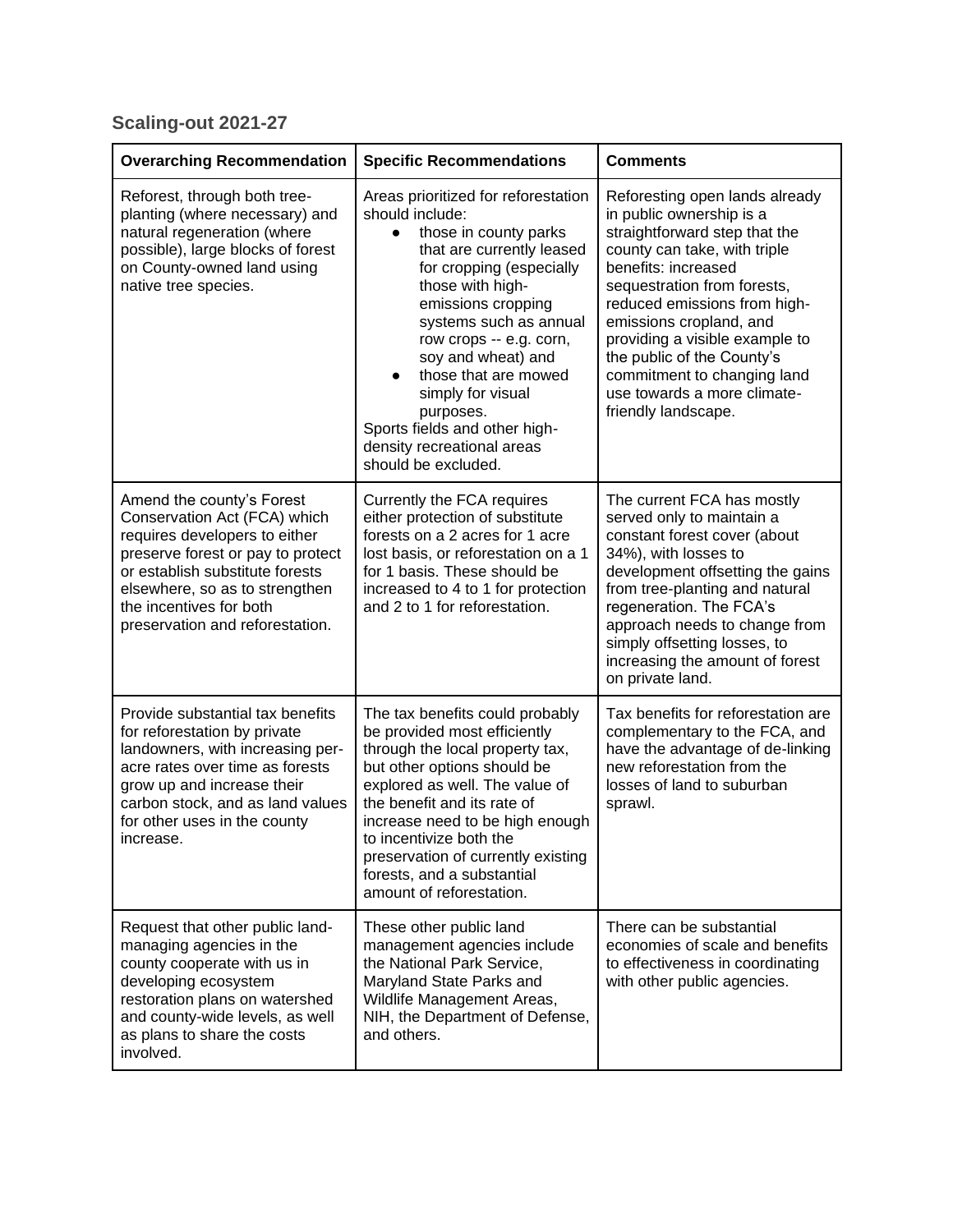| Review the county's land use<br>planning processes and zoning<br>regulations to identify those<br>provisions that either encourage<br>or discourage reforestation and<br>forest and wetland preservation.                                   | This review should be the basis<br>for expanding the positives and<br>amending or eliminating the<br>negatives, in terms of climate<br>protection.                                                                                                                                                                                                                            | The county's land use policies<br>and provisions have evolved<br>over many decades during<br>which the focus and underlying<br>assumptions have changed<br>considerably. Climate was only a<br>minor consideration, or totally<br>absent as a concern, during<br>most of this history.                                                                                            |
|---------------------------------------------------------------------------------------------------------------------------------------------------------------------------------------------------------------------------------------------|-------------------------------------------------------------------------------------------------------------------------------------------------------------------------------------------------------------------------------------------------------------------------------------------------------------------------------------------------------------------------------|-----------------------------------------------------------------------------------------------------------------------------------------------------------------------------------------------------------------------------------------------------------------------------------------------------------------------------------------------------------------------------------|
| Use the county's excellent GIS<br>data system to identify locations<br>where natural regeneration of<br>forests is likely to succeed,<br>without the need for tree<br>planting.                                                             | This information should be<br>shared with landowners,<br>accompanied by information on<br>the county's Forest<br>Conservation Act and other<br>incentives for reforestation.<br>Examples of such locations<br>include those close to large<br>parcels of forest and those<br>bordered by tall trees of<br>reproductive size (generally 12"<br>DBH or more) along field edges. | Where forests can be<br>regenerated naturally from seed<br>input of nearby trees, the costs<br>involved will be much lower than<br>if tree-planting is necessary.<br>Often all that will be required is<br>to fence off the area and leave it<br>fallow. This can make the cost-<br>benefit tradeoff for private<br>landowners tip strongly in the<br>direction of reforestation. |
| Hold field days, site visits,<br>seminars and other events at<br>sites that have successfully<br>been reforested in Montgomery<br>County.                                                                                                   | Examples of both natural<br>regeneration and successful<br>tree-planting should be included.                                                                                                                                                                                                                                                                                  | The experience of both the<br>county's Economic Development<br>staff and the Cooperative<br>Extension Service (in the county<br>and nationwide) has shown that<br>field events are one of the most<br>effective ways to spread the<br>word to landowners. Seeing is<br>believing.                                                                                                 |
| NOTE: Establishment of small<br>forests and street-side tree<br>planting should also be part of<br>our recommendations, but I'm<br>assuming that these are best<br>placed in the "Suburban and<br>urban land use" section of the<br>report. |                                                                                                                                                                                                                                                                                                                                                                               |                                                                                                                                                                                                                                                                                                                                                                                   |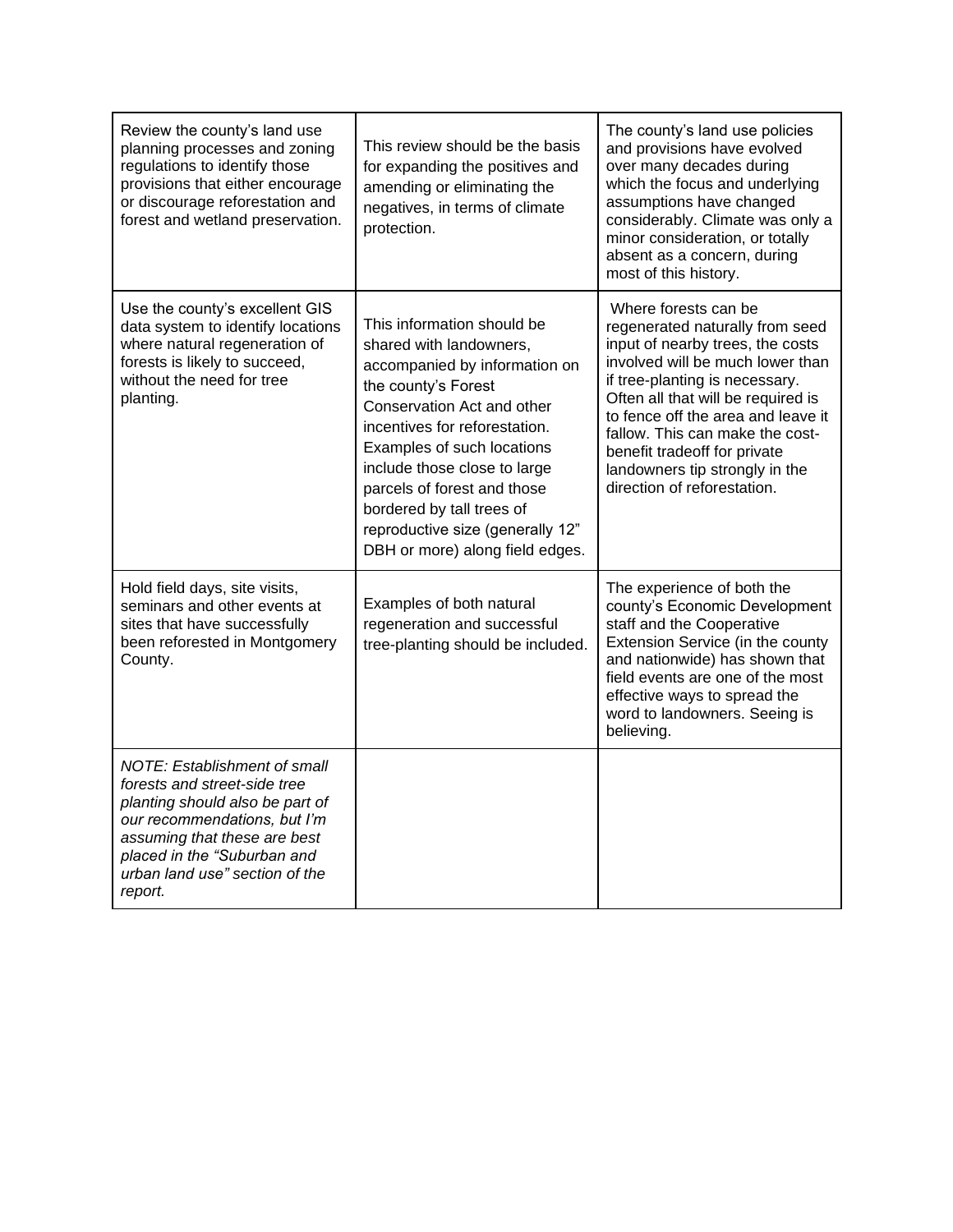### **Bold new ideas and future thinking**

| <b>Overarching Recommendation</b>                                                                                                                                               | <b>Specific Recommendations</b>                                                                                                                                                                    | <b>Comments</b>                                                                                                                                                                                                                                                                                                                                                                                                  |
|---------------------------------------------------------------------------------------------------------------------------------------------------------------------------------|----------------------------------------------------------------------------------------------------------------------------------------------------------------------------------------------------|------------------------------------------------------------------------------------------------------------------------------------------------------------------------------------------------------------------------------------------------------------------------------------------------------------------------------------------------------------------------------------------------------------------|
| Develop a long-term plan to<br>restore forests and wetlands by<br>2035 on all areas of county<br>parks not required for other uses<br>(e.g. sports fields, visitor<br>centers). | The restoration should be either<br>to forests or to wetlands (which<br>are by far the two main kinds of<br>natural vegetation in the county),<br>according to the characteristics<br>of the site. | Montgomery County was<br>predominantly forested, with<br>limited areas of wetland, at the<br>time of European settlement.<br>Meadows, lawns and other kinds<br>of grasslands are not native to<br>the county, and have lower<br>carbon stocks and biodiversity<br>levels.                                                                                                                                        |
| Change the traditional focus of<br>parkland establishment in the<br>county, which has emphasized<br>stream valleys, to one that<br>includes uplands on an equal<br>basis.       |                                                                                                                                                                                                    | The stream valley focus is<br>traditional in the county and<br>indeed throughout the US, and<br>is vital for watershed protection<br>and mitigating the impacts of<br>suburban development. But the<br>limited area of stream valley in<br>the county means that this focus<br>is inadequate to provide the<br>large amount of sequestration<br>and climate adaptation that will<br>be needed in coming decades. |
|                                                                                                                                                                                 |                                                                                                                                                                                                    |                                                                                                                                                                                                                                                                                                                                                                                                                  |
|                                                                                                                                                                                 |                                                                                                                                                                                                    |                                                                                                                                                                                                                                                                                                                                                                                                                  |
|                                                                                                                                                                                 |                                                                                                                                                                                                    |                                                                                                                                                                                                                                                                                                                                                                                                                  |
|                                                                                                                                                                                 |                                                                                                                                                                                                    |                                                                                                                                                                                                                                                                                                                                                                                                                  |
|                                                                                                                                                                                 |                                                                                                                                                                                                    |                                                                                                                                                                                                                                                                                                                                                                                                                  |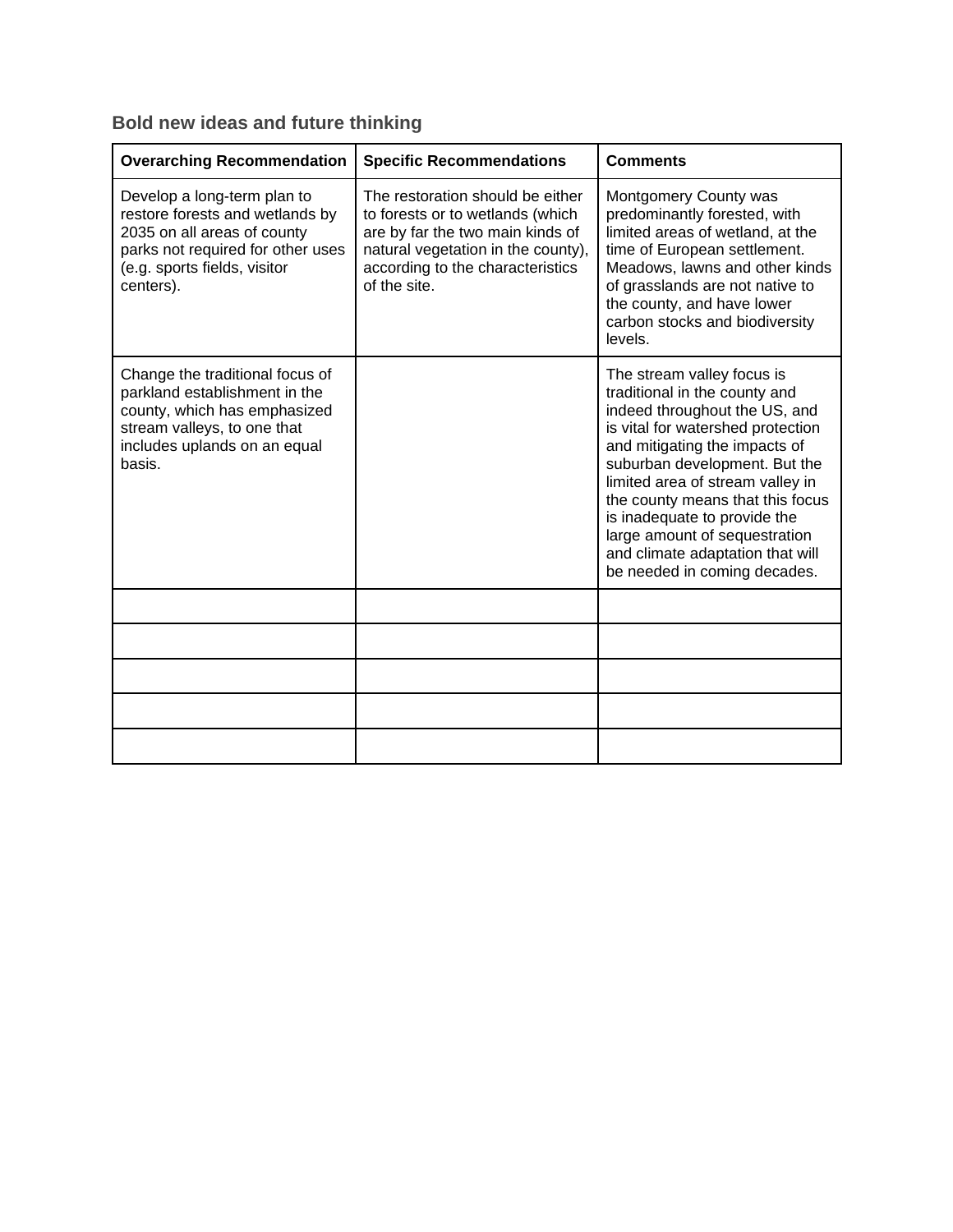Managing Uncertainties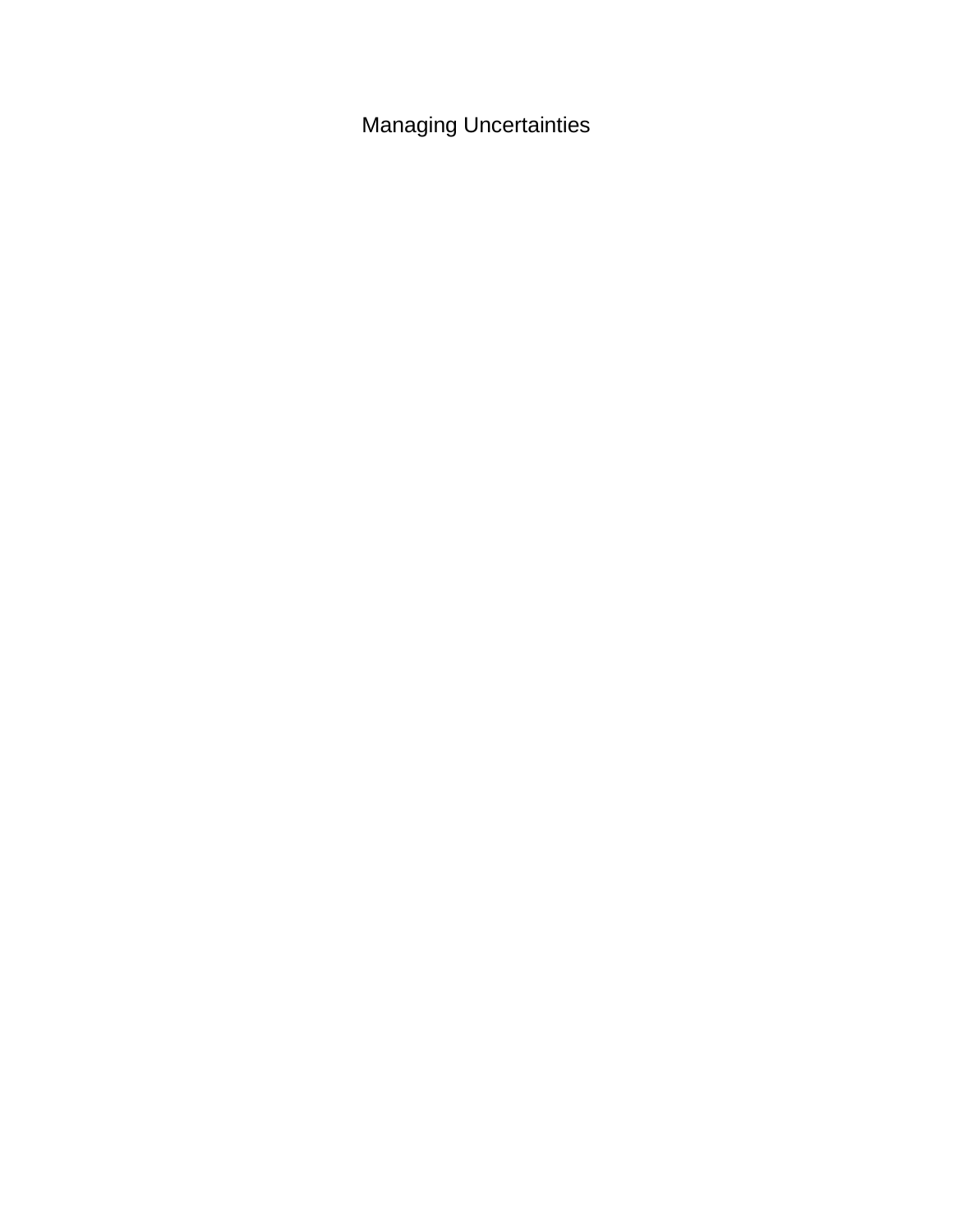## Questions for further research

- <span id="page-12-0"></span>1) While we already have fairly good data showing the rates of sequestration that can be achieved from reforestation, most of this is on a regional or national basis, rather than being collected in the environment of Montgomery County. Spatially-explicit data collection and modelling that is specific to our local conditions would be very helpful in sharpening our plans and clarifying the rates of sequestration that can be achieved.
- 2) Land values, particularly those that compete with forest use (e.g. cropping, livestock, suburban development) have a critical impact on whether landowners have sufficient incentives to restore natural ecosystems. There is already a great deal of data (e.g. tax and assessment records) relevant to this issue; the need is to analyze it according to land use type, taking into account different scenarios and policy options over coming decades.
- 3) Two negative factors that can limit rates of tree growth and survival, and thus rates of carbon sequestration, are overbrowsing by our abundant white-tailed deer population, and competition from invasive species (e.g. Asian bittersweet vine, Emerald ash borer, Phytophthora root rot, etc.) Research into simple and possibly quite inexpensive solutions to these problems in Montgomery County conditions (e.g. fencing, clipping of vines) could pay off handsomely in providing land owners and managers with ways to increase carbon sequestration rates and reforestation success.